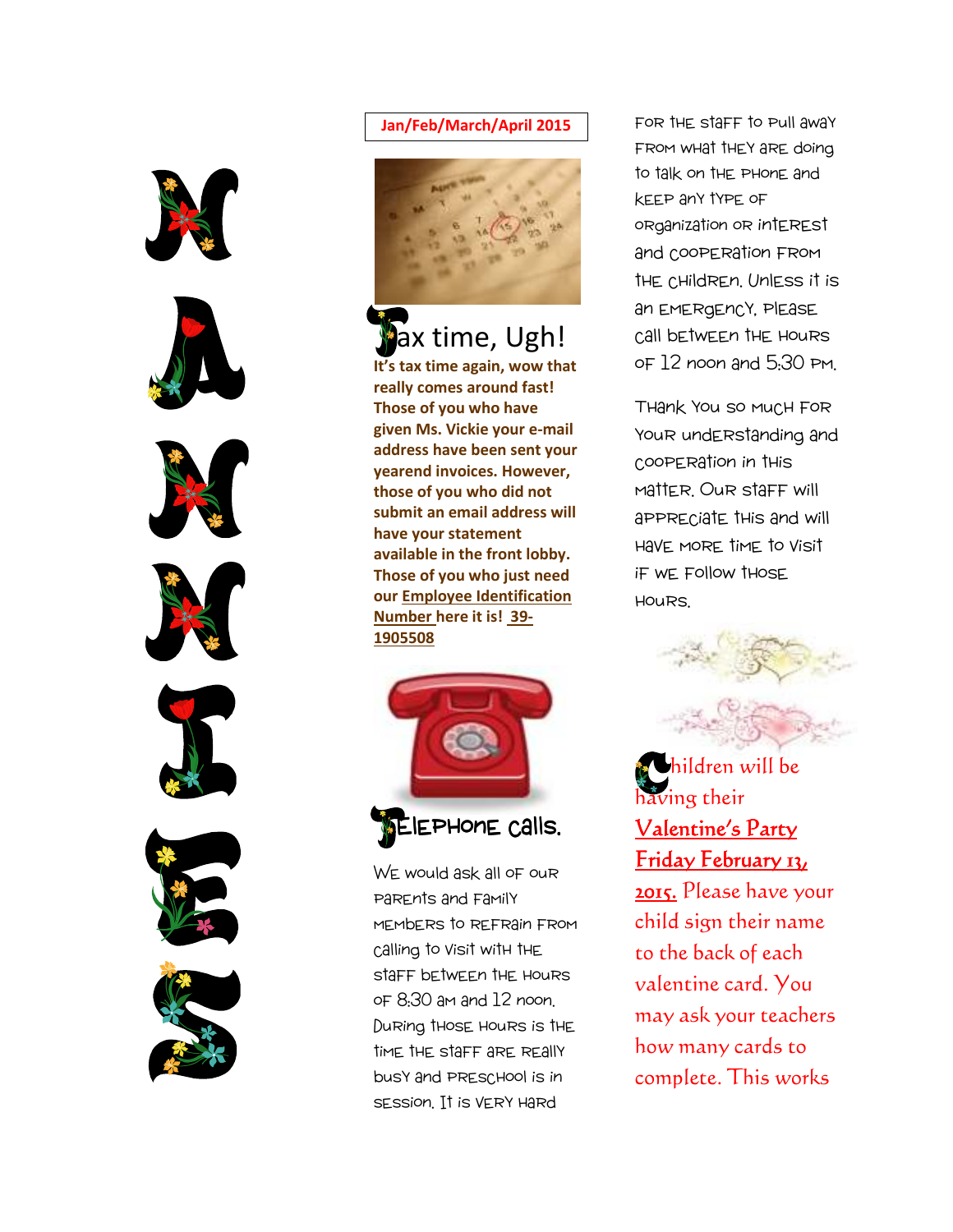out really well and reduces the confusion for the children. Please have their cards completed by Friday February 9, 2015 and give them to the teachers in your child's room.



## **Sick Children**

 E KNOW THAT IT IS HARD WHEN YOUR CHILD IS SICK. However, to keep the comingling of "bugs" to a minimum we ask that you keep your child at home until they are fever free for 24 hours. If your child is going to stay home, PLEASE telephone the center and let us know they will not be attending. This helps not only with our lunch

counts and staffing but we worry about the child and why they are not at the center.

We ask that you notify the center using the telephone system and not the email system! We are not always online checking for those and at times do not see those emails until later in the day.

We appreciate all of your help in this matter.



# **Hand Washing**!

 lthough there is no guaranteed way, including the vaccine, to prevent anyone from getting the flu, the simplest way is to avoid large crowds. As we all know this is almost impossible to do, so the next best thing is hand washing which helps prevent the spread of infections like the flu. Although the flu season is

typically from November to April, most cases occur between late December and early March with the vaccine offered between September and mid November (however the shot can be given at other times of the year). Getting the shot before the flu season is in full force gives the body a chance to build up immunity to, or protection from, the virus. You can get a flu shot well into the flu season, it is best to get it earlier rather than later. Be sure to check with your physician to make sure this vaccine is necessary.



### **THANK YOU**

 **special thank you to our parents who have been supplying us with paper throughout the year! Any paper that will fit in our copy machine works great, even if one side is good! Our children and staff will use any and all that is brought to the Center.**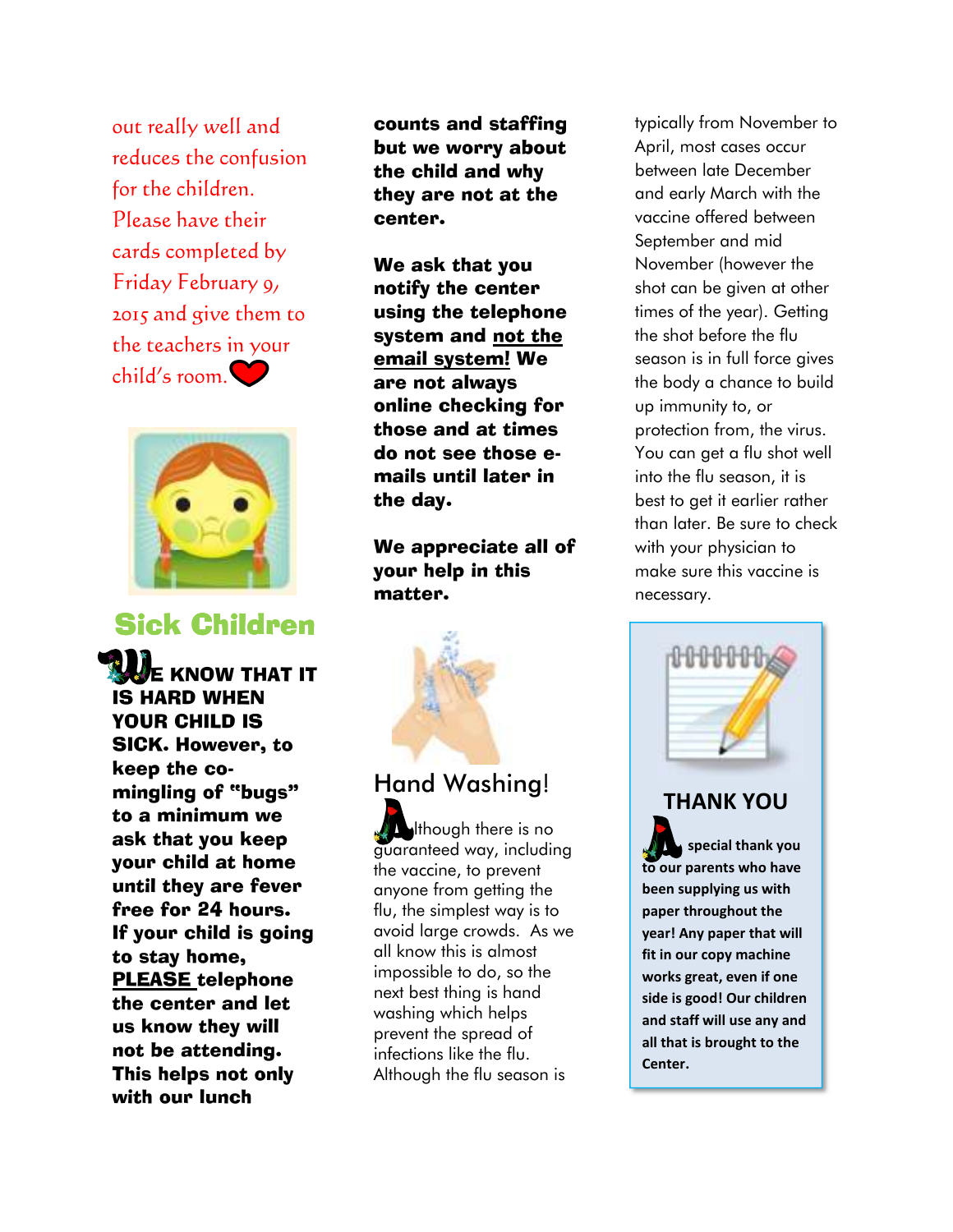

#### IN NURSERY:

Please dress your baby in simple, comfy clothing. Nothing fancy with a lot of snaps or buttons. The Nannies would like to be able to change the children out of their soiled clothing easily and quickly. When babies have several layers of clothing and snaps it makes it very difficult (as baby is already upset and uncomfortable enough) Some suggested items of clothing are: elastic waist pants and undergarments, one piece sleeper type, onsies, sweat pants, baby work out pants.. Overalls and tight fitting jeans are hard to work with as are tight fitting clothing/necklines. Baby clothing is so cute but remember simple is better for both the caregiver and the child.



Please label everything with the babies name.. All items such as blankets, bottles, diapers, wipes, jars/boxes and cans of food. When there are group of children in one area with the same items this can become confusing and items can potentially become mixed up.



Please write down all information for your Nanny that you would like them to be aware of. Such as the child overnight disposition, or any unusual eating or sleeping habits prior to attending the Center.

Please take note that the child's nanny documents important information about your child's day on the communication sheets and if supplies are needed. So please read your sheet daily so our supplies are replenished and we receive the items that meet the needs of your child.

## MEDICATION RELEASE FORMS:

We are more than happy to administer medication to your child. However, it is a State directive that we receive direction from you PRIOR to giving the medication. The medication release forms are kept in the front lobby in the small cubbies labeled "Medication Forms" Please make sure you complete these forms in detail and give it to their Nanny along with the medication. Thank you!



We need your help! With the flu season starting earlier and earlier we ask that you continue to take your child's blanket home every week, wash it and return it. This helps cut down on cross contamination.



~State Laws requires that each child at the Center have a yearly certificate of good health and a current immunization record on file. It is always helpful when you receive a packet telling you that your physical & immunization updates are due to ensure that these forms are completed and returned to the office as soon as possible.

 $\sim$  All children are to be signed in and out by the PARENT when arriving and leaving the Center. We ask that children NOT sign this form. These documents are audited and need the parents/guardian's signature on them. This is not the area to have your child practice their name writing skills.

~Children who leave the Center during the day, for any reason are considered gone and WILL NOT return. So, when making doctor appointments etc… it would be best to make them toward the end of the day!

~Please notify the Center in writing when your have a change of emergency information. (phone, address, work, etc…) so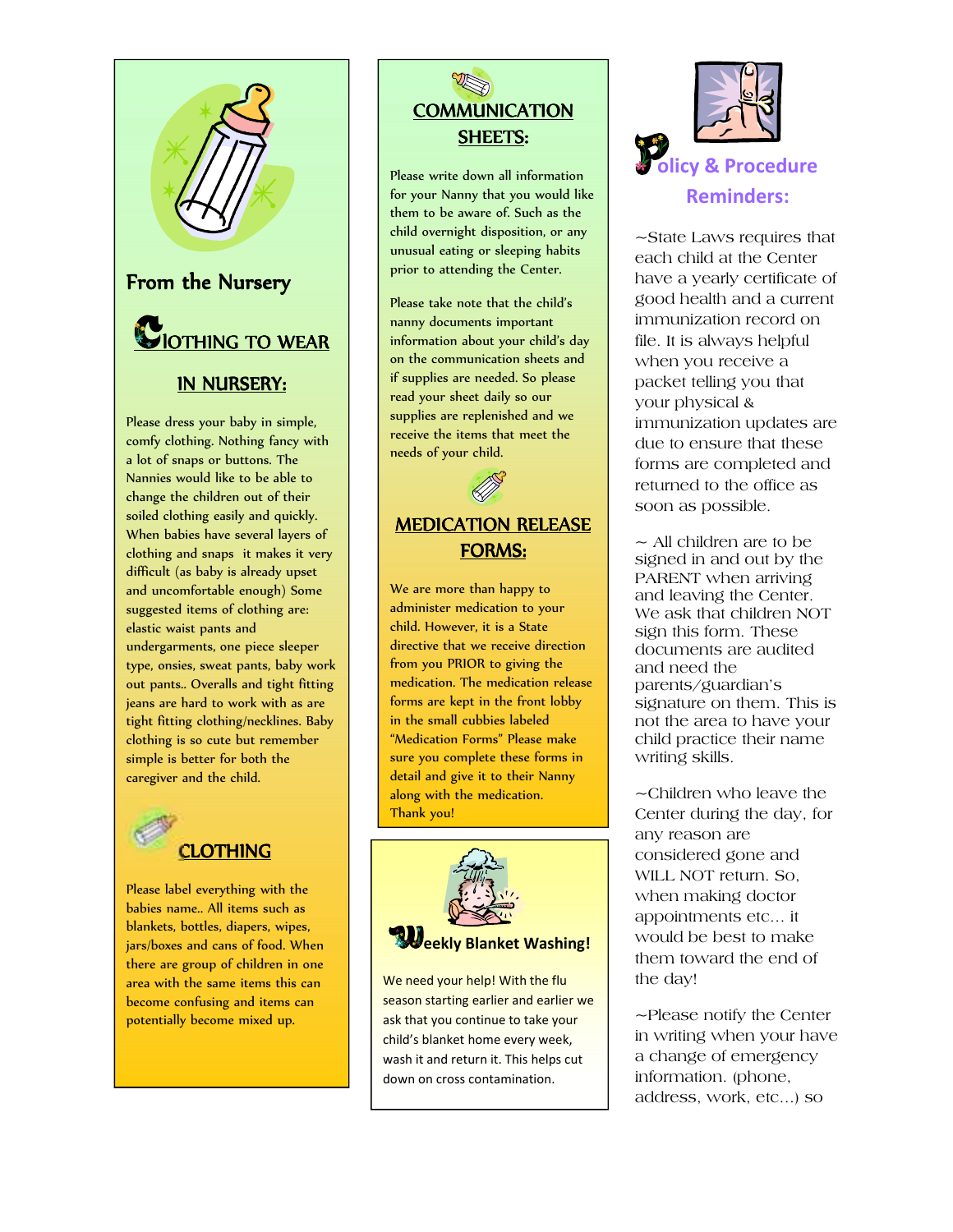we may keep our records current. This is for the safety of all children at the Center.



First, some perspective for frazzled parents: Every healthy child is successfully potty trained. In the long run, the age at which she masters these particular skills doesn't matter. It's not a reflection of your skills as a parent or your love for her. Doing it earlier doesn't mean she's smarter or more coordinated or will get into an Ivy League school.

But if you start potty training before your child is biologically and emotionally ready, you're both going to become frustrated and upset. It will also drag out the process because it's likely to turn into a battle of wills, a battle that parents never win. That's why it's a good idea to know the signs that she's probably going to be successful before you start.

Most children become potty trained between

18 and 30 months. However, some children still struggle with the skills when they're 4 years old. But if you look closely, your child will tell you with her behavior that she's probably ready to begin. For example:

- Does she have bowel movements at a fairly predictable time? Does she let you know through words or behaviors that she's aware that she's having one?
- o Can she pull down and pull up her pants?
- o Does she show an interest in the bathroom and what other people do in it?
- o Can she walk over to and sit down on the potty by herself?
- o Has she started saying "No!" to you? Does she like to have at least some of her toys in certain special places? This shows that she's interested in controlling things in her environment.
- o Does she know what "wet" and "dry" mean?
- o Does she respond to praise and want to please you?

If your child shows most of these behaviors, she may be ready to begin. We can help you with some ways to start. Remember; never try to potty train a child during a time of stress,

such as when your family is moving or going on vacation, or when the child is sick. If it doesn't seem to be working, take a break and try again in a few weeks or months. It will happen; just give it time.

**By Lawrence Kutner Ph.D.**



**Beginning January 5th, 2015 our rates for 2015 will increase. We have notified each of you separately, in your child's cubby of those specific changes. If you have any questions please direct them to either Ms. Vickie or Ms. Cindy.** 



## DIAPERS & WIPES

 ust a reminder of our policy regarding your child's diaper and baby wipe supply. The first Monday of every month you need to bring in a large container of diapers and a container of wipes. This has always worked out well to maintain a good supply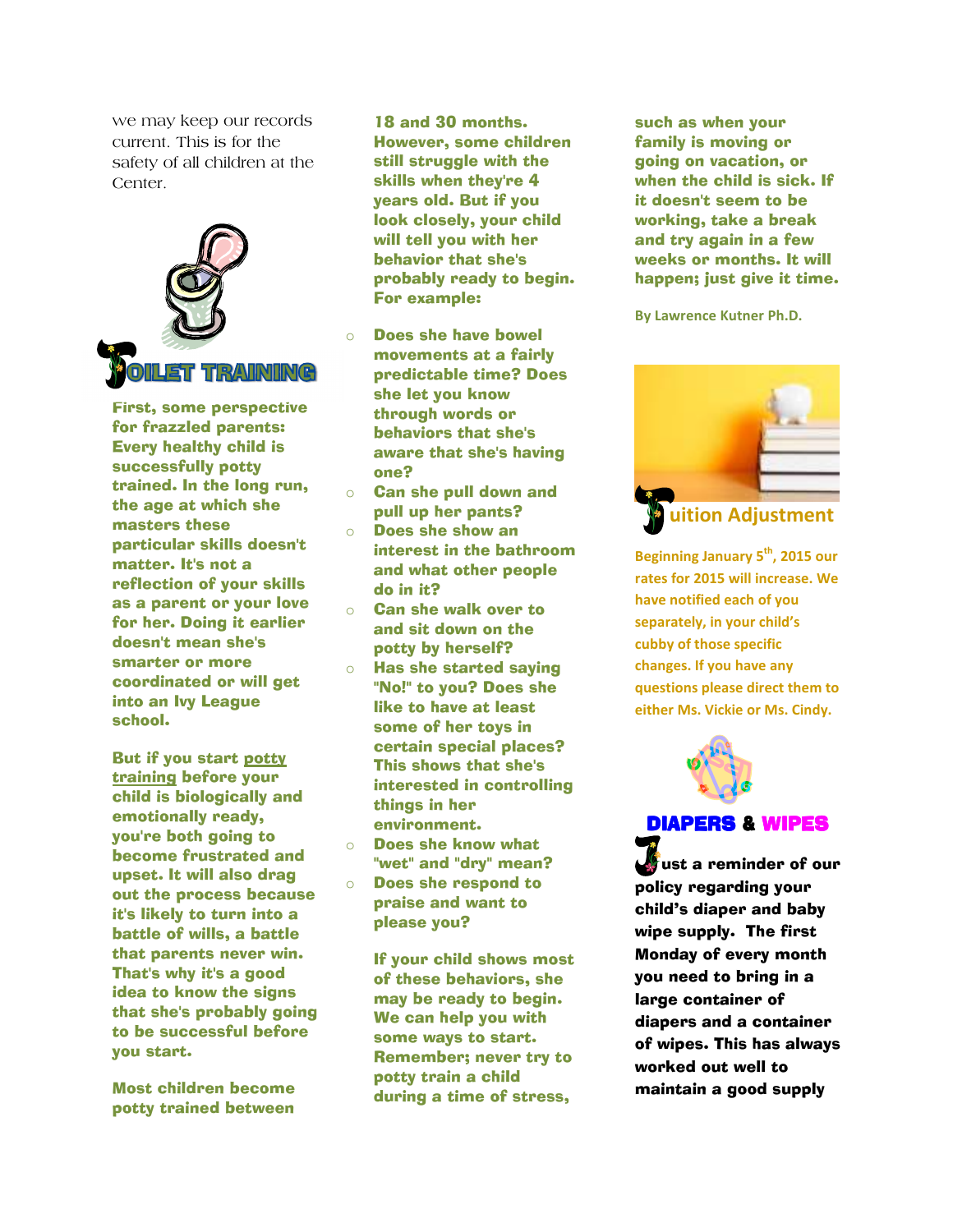here at the Center. If for some reason your child runs low we will notify you immediately. If you have a question on whether or not you have brought your supply for the month, check with your child's teacher, they keep documentation monthly on those supplies





Medical professional call it a national epidemic: normal children who are delayed in accomplishing basic skills like holding a pencil or catching a ball. At least on expert calls them "bucket babies" They're kids who spend too much time in containers like care seats and not enough time on their tummies. It causes problems in children from infancy through adulthood.



Twenty years ago, 5-monthold like Lexi Cizek would have spent almost all her time on her tummy. But, today, Lexi cries after just a minute on her belly.

"it was just torture for her to do it and eventually you'd

just pick her up," said Lexi's mom, Karyssa.

Lexi is one of millions of American babies facing the possibility of developmental delays simply because she doesn't spend enough time on her stomach. Occupational therapist Charlene Young is traveling the nation, lecturing to health care professionals about what she calls, bucket babies."

"The number of children with developmental delays has increased dramatically, so it is imperative we stop that from happening," she said

The Back to Sleep campaign encouraging parents to place babies to sleep on their backs and the growing popularity of convenient devices like infant car seats, swings, saucers and bouncy seats have led to children not getting enough tummy time.

"Extensive time in containe limits movement, which causes problems with development, "said Young.

There is growing clinical evident that it's causing delays in otherwise normal children.

"It's affecting motor skills, both fine and gross, and sensory development overall. The developmental milestones have changed dramatically in 20 years."

It's all because spending time on your stomach establishes the upper body strength that

babies will use for the rest of their lives to do things like read and write, hold a scissors properly, and even climb a jungle gym.



"It's absolutely vital for development. It supports neck development, which supports the eyes being able to focus together and scan," said Amy Vaughn, an occupational therapist with Burell Behavioral Health.

Because they don't have the upper body strength to support them, more and more children are completely skipping over the crawling stag. Once seen by medical professionals as unnecessary for the normal development of children, more and more of them now believe crawling is crucial.

"Crawling will help strengthen muscles to support handwriting and endurance. It's going to support

It's going to support the midline to swing a bat and hit a ball and have hand-eye coordination to do it well," said Vaughan.



"If a child doesn't develop according to milestones, than it has a snow ball effect. Cognitive development could be delayed, visual motor skills are delayed. We're seeing 1 in 5 children with a visual processing disorder," said